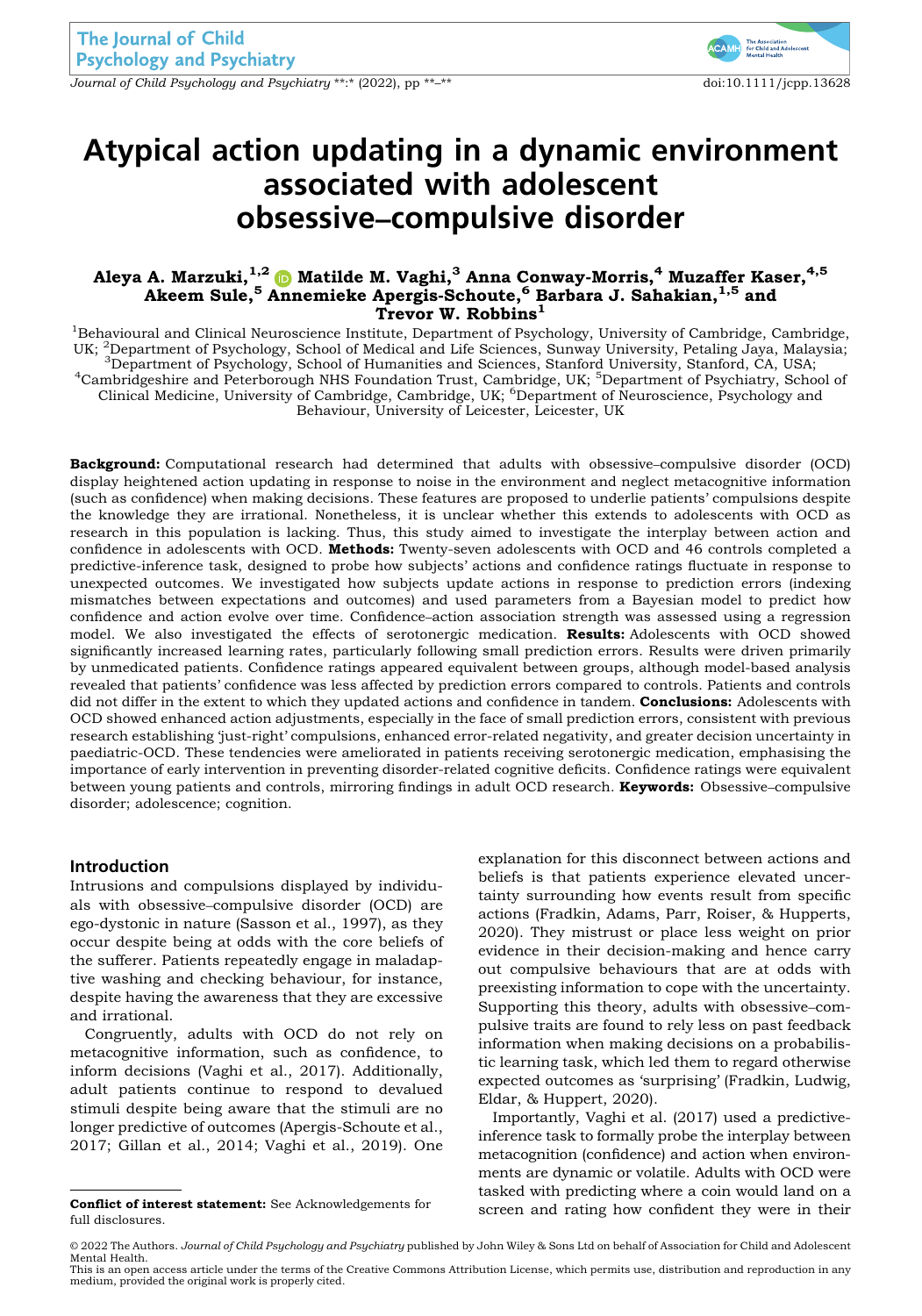predictions. The task was dynamic/probabilistic in that the coin predominantly landed in the same location with occasional deviations. Patients appropriately updated their confidence ratings based on changes in the coin location, but their actions did not reflect this knowledge. Instead, actions were driven by the most recent observation (where the coin landed most recently) instead of accumulated information (where the coin landed most frequently). The authors concluded that those with OCD can develop an accurate internal model of the task environment but fail to use this knowledge to guide their actions. In addition, computational modelling of the patients' data revealed that correct confidence updating was uncoupled from excessive actions, further confirming that metacognition does not influence their actions.

No research has assessed whether beliefs and actions are updated abnormally in youths with OCD. Nonetheless, evidence has emerged that paediatric patients show enhanced 'decision thresholds' during certain tasks, wherein they continue to sample information prior to making a choice even when sufficient information has already been acquired (Erhan et al., 2017; Hauser, Moutoussis, et al., 2017). This is suggestive of a dissociation between action and knowledge, as young patients continuously seek information even when doing so no longer has value.

Curiously, youths with OCD do not show cognitive impairments to the same extent as their adult counterparts, particularly in the domains of cognitive flexibility and response inhibition even though they are thought to be endophenotypes of the disorder based on a meta-analysis and systematic review (Abramovitch et al., 2015; Marzuki, Pereira de Souza, Sahakian, & Robbins, 2020). As a result, devising a cognitive model of OCD that can account for both child and adult subtypes is challenging. This is in part due to the limited research conducted on youth-OCD samples compared to adult samples. Although recent research with larger sample sizes has found elevated action monitoring, inefficient response inhibition, impaired planning, and poor learning to be associated with child OCD (Gottwald et al., 2018; Negreiros et al., 2020; Riesel, 2019; Schachar et al., 2021), indicating older studies employing youth-OCD samples may be underpowered.

There is also emerging evidence for youths with OCD displaying altered decision-making particularly when faced with probabilistic tasks. Computational research to date has revealed that young patients show more choice-switching and more exploration of suboptimal choices during tasks that provide probabilistic feedback (Hauser, Allen, et al., 2017; Marzuki et al., 2021; Norman et al., 2018). The probabilistic tasks may be triggering uncertainty in young patients, which in turn promotes noisy decision-making (Marzuki et al., 2021).

At present, it is crucial to understand whether young patients' decision-making under uncertainty is linked to an action–confidence mismatch, which

appears to be a robust finding in adult-OCD research. Perhaps youths with OCD are aware their decisions are inconsistent with task feedback but persist in making stochastic decisions anyway. If so, dissociated action and confidence could serve as a potentially shared impairment underpinning OCD symptoms in both childhood and adulthood.

Thus, this study aimed to investigate the relationship between confidence and action in a sample of adolescents with OCD using the predictive-inference task originally devised by McGuire, Nassar, Gold, and Kable (2014) and employed by Vaghi et al. (2017) to test adults with OCD. Based on prior findings in adult-OCD, we hypothesised that compared to healthy age-matched controls, adolescent patients' decisions would be driven by most recent feedback instead of information accumulated across the task, despite appropriate confidence ratings. We also predicted that adolescents with OCD would reveal an action–confidence dissociation on the task. In conjunction, we were interested in investigating the effects of selective-serotonin reuptake inhibitor (SSRI) treatment on the performance of youths with OCD as previous work has reported cognitive improvements associated with SSRI in both youth and adult OCD populations (Andrés et al., 2008; Lochner et al., 2016; Lochner et al., 2020; Palminteri, Clair, Mallet, & Pessiglione, 2012).

# Methods

# Sample

A sample size calculation was performed using G\*Power 3 (Faul, Erdfelder, Lang, & Buchner, 2007) with  $\alpha = .05$  (twotailed), power (1-β) set to.80, and mean and standard deviation based on statistically significant group results from Vaghi et al. (2017). This called for a total sample size of at least approximately  $n = 6$ . We recruited 73 youths (12–19 years) to complete the predictive-inference task (46 controls, 27 patients). Table 1 summarises the demographic and clinical characteristics. Eleven patients from the OCD group were receiving SSRIs at the time of the study while 16 were unmedicated. Eight patients were receiving sertraline (Mean  $[M] = 118.75$  mg; standard deviation  $[SD] = 53.03$ ) and 3 were receiving fluoxetine ( $M = 36.67$  mg;  $SD = 15.28$ ). Groups were matched for gender, age, and intelligence quotient (IQ). However, the OCD group had significantly elevated depression, anxiety, and obsessive–compulsive severity scores compared to control participants (CTLs) (Table 1).

# Ethical considerations

This study was approved by the East of England – Essex Research Ethics Committee (REC 10/H030149/49). All volunteers gave written informed consent before beginning testing and were compensated at the rate of £8 per hour. Parental consent was also obtained if participants were under 16 years old.

#### Inclusion and exclusion criteria

Adolescents with OCD were recruited via Child and Adolescent Mental Health Services around the United Kingdom. Healthy controls were recruited via advertisements in state secondary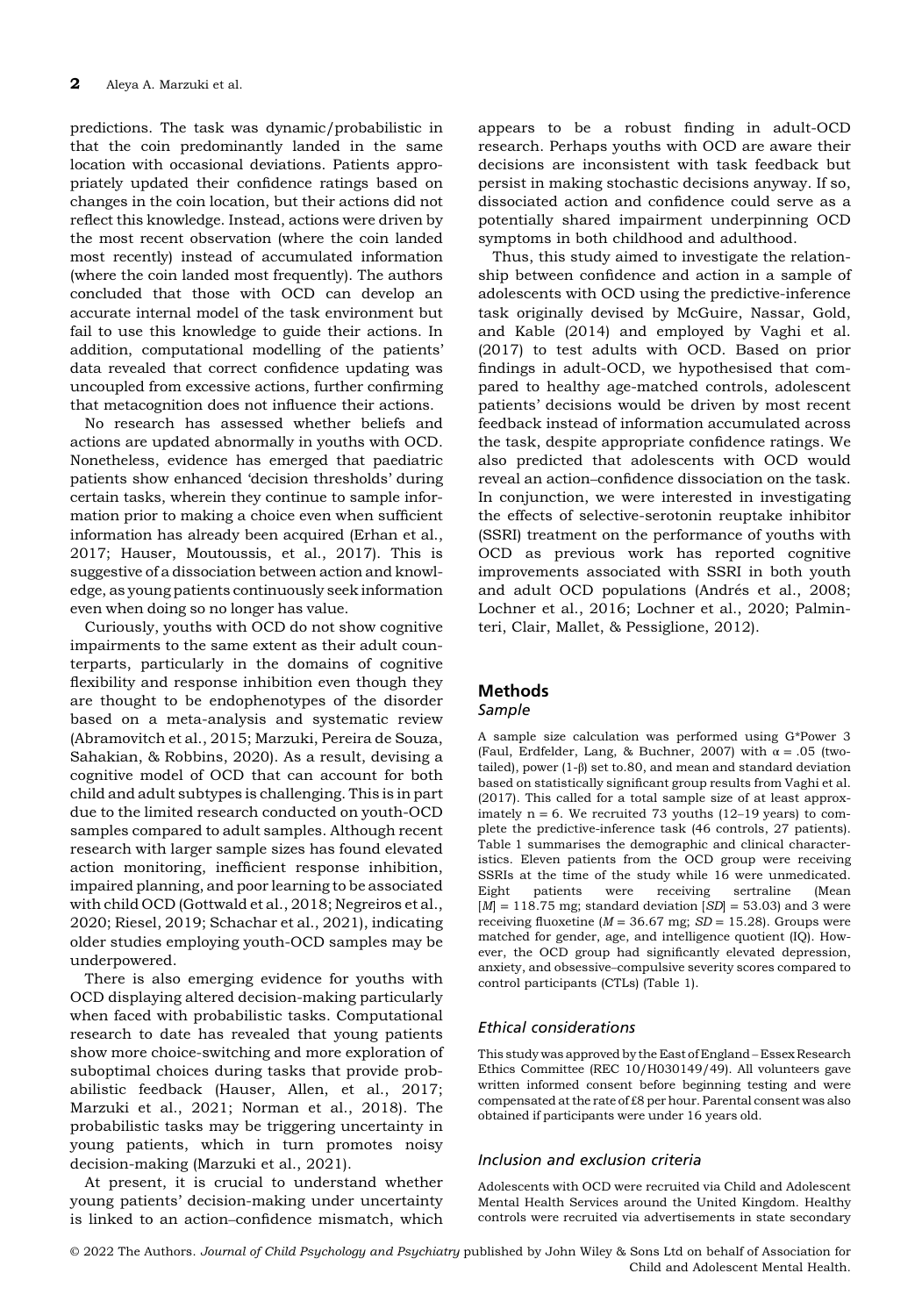|                                        | CTL $(n = 46)$       | OCD $(n = 27)$        | Statistic                    |
|----------------------------------------|----------------------|-----------------------|------------------------------|
| GENDER(F:M)                            | 28/18                | 18/9                  | $\chi^2(1) = 0.25, p = .62$  |
| AGE                                    | 16.59 (1.78)         | 16.16(1.67)           | $Z = 1.81, p = .07$          |
| WASI-II $[IQ]$ <sup>a</sup>            | 107.61 (11.62)       | 107.12 (13.02)        | $t(70) = 0.17, p = .87$      |
| $BDI**$                                | 46.46 (5.27)         | 59.03 (9.55)          | $t(35.45) = -6.31, p < .001$ |
| $BAI**$                                | 45.98 (7.66)         | 65.48 (9.37)          | $Z = -6.88, p < .001$        |
| $OCI**$                                | 8.13 (6.49)          | 31.70 (13.92)         | $Z = -6.35, p < .001$        |
| $CY-BOCS$ <sup>a</sup>                 | N/A                  | 23.62 (4.84)          | N/A                          |
| CY-BOCS Obsessions <sup>a</sup>        | N/A                  | 11.23(2.18)           | N/A                          |
| CY-BOCS Compulsions <sup>a</sup>       | N/A                  | 12.35 (2.99)          | N/A                          |
| Overall LR                             | 0.61(0.25)           | 0.90(0.55)            | $Z = -2.18$ ; $p = .029$     |
| LR (Small PE)                          | 0.53(0.46)           | 1.45(1.62)            | $Z = -2.78$ ; $p = .0055$    |
| LR (Medium PE)                         | 0.53(0.30)           | 0.64(0.40)            | $Z = -0.95, p = .34$         |
| LR (Large PE)                          | 0.80(0.11)           | 0.82(0.13)            | $Z = -0.29, p = .77$         |
| Confidence Ratings (Overall)           | $4.50e-17(2.58e-16)$ | $-6.07e-18(1.85e-16)$ | $t(71) = 0.90, p = .37$      |
| Action-Confidence Association Strength | 0.053(0.064)         | 0.044(0.079)          | $t(71) = 0.54, p = .59$      |

Details of questionnaires in Supporting Information. Mean (SD) reported. Key: CTL, Control Group; OCD, Obsessive–Compulsive Disorder group; WASI-II, Wechsler's Abbreviated Scale of Intelligence – II; IQ, Intelligence Quotient; BDI, Beck's Depression Inventory(t-scored); BAI, Beck's Anxiety Inventory (t-scored); OCI, Obsessive–Compulsive Inventory; CY-BOCS, Child Yale-Brown Obsessive–Compulsive Scale; LR, Learning Rates; PE, Prediction Error; N/A, Not applicable.  $*p < .05; **p < .01;$  amissing data from one OCD participant.

schools and on noticeboards around Cambridgeshire. Patients were screened by an experienced psychiatrist to rule out comorbid psychiatric and neurological conditions in a clinical interview supplemented by the Mini International Neuropsychiatric Interview (MINI, Sheehan et al., 1998, 2010).

To qualify for the study, those in the OCD group had to meet Diagnostic and Statistical Manual of Mental Disorders-5-Text Revision diagnostic criteria for OCD, have OCD as their primary diagnosis, and score above 12 on the Children's Yale-Brown Obsessive–Compulsive Scale 3, as a score of 12 is reported to be the optimal cut-off score for predicting remission (Lewin et al., 2011). Apart from OCD, other significant Axis I psychiatric disorders was exclusion criteria. Those with severe physical impairments affecting eyesight or motor performance were also excluded, as they were predicted to affect task performance. CTLs were also screened to ensure they had no history of neurological or psychiatric illness. Details of recruitment and screening for this sample are outlined in Figure S1.

See Appendix S1 for details of the questionnaires.

#### Predictive-inference task

Participants were instructed to make predictions about where 'coins' emitting from the centre of a circular ring would land by positioning an orange 'bucket' on the same circular ring to catch them (Figure 1). After positioning the bucket, participants rated their confidence in their choice on a scale (1–100). Before the task began, participants were informed that coins mostly flew to approximately the same location, but that location could change sometimes. No time limit was imposed but participants were instructed to respond as quickly as possible.

The location the coin would be released to in each trial was mostly determined by sampling a Gaussian distribution. Hence, coins landed in a similar location with small variations driven by noise. The mean of this distribution usually remained stable over a block of trials but changed at random intervals (change-points, Figure 2) when it was resampled from a uniform distribution. The probability of a change-point occurring at any point in a block was set to 0.125. Thus, participants were required to form a new belief about the mean of the Gaussian distribution each time a change-point occurred. Conversely, they had to maintain the same belief about the mean of the Gaussian distribution when small

changes in coin position were due to noise. There were 360 possible locations for coins to fly to when a change point occurred. Hence, the task environment is considered to be dynamic or volatile because the location of the coin changes from trial to trial according to probability distributions (McGuire et al., 2014; Nassar, Wilson, Heasly, & Gold, 2010).

During the task, the bucket could be moved around the ring using a Griffin PowerMate USB rotary controller. Participants confirmed responses by pressing the spacebar on the laptop keyboard. After 150 ms, participants would be prompted to rate their confidence. A coin was then released for 150 ms. If the coin landed within the boundaries of the bucket, participants were awarded 10 points. If the coin landed outside the boundaries, they lost 10 points.

Stimuli were presented to participants using Matlab R2017b and Psychtoolbox v.3. Participants completed one practice block of 20 trials and 4 blocks of 75 trials each in the main task. The task lasted approximately 20 min.

#### Statistical analysis

Learning rate and confidence analysis. Data manipulation and statistical analysis were conducted in Matlab R2017b and RStudio 3.5.0. Analysis and statistical models were adapted from Vaghi et al.'s (2017).

For each participant, learning rates on every trial  $(\alpha_t)$  were computed to understand how evidence accumulated in the task's noisy environment influenced participants' actions (positioning of the bucket):

$$
\alpha_{t} = \frac{b_{t+1} - b_{t}}{\delta_{t}}
$$
 (1)

$$
\delta_t = X_t - b_t \tag{2}
$$

In Equations 1 and 2,  $b_t$  and  $b_{t+1}$  are the chosen bucket positions at trial t and trial  $t + 1$ , respectively.  $\delta_t$ , the prediction error, is the difference between the location of the particle  $(X_t)$ at trial t and the position of the bucket at trial  $t (b_t)$ . Trials where the estimated learning rate (α) exceeded the 95th percentile (calculated separately for each group) or where prediction error = 0 were excluded from the analysis. This type of filtering was employed as extreme values are reported to be due to noisy processes other than error-driven learning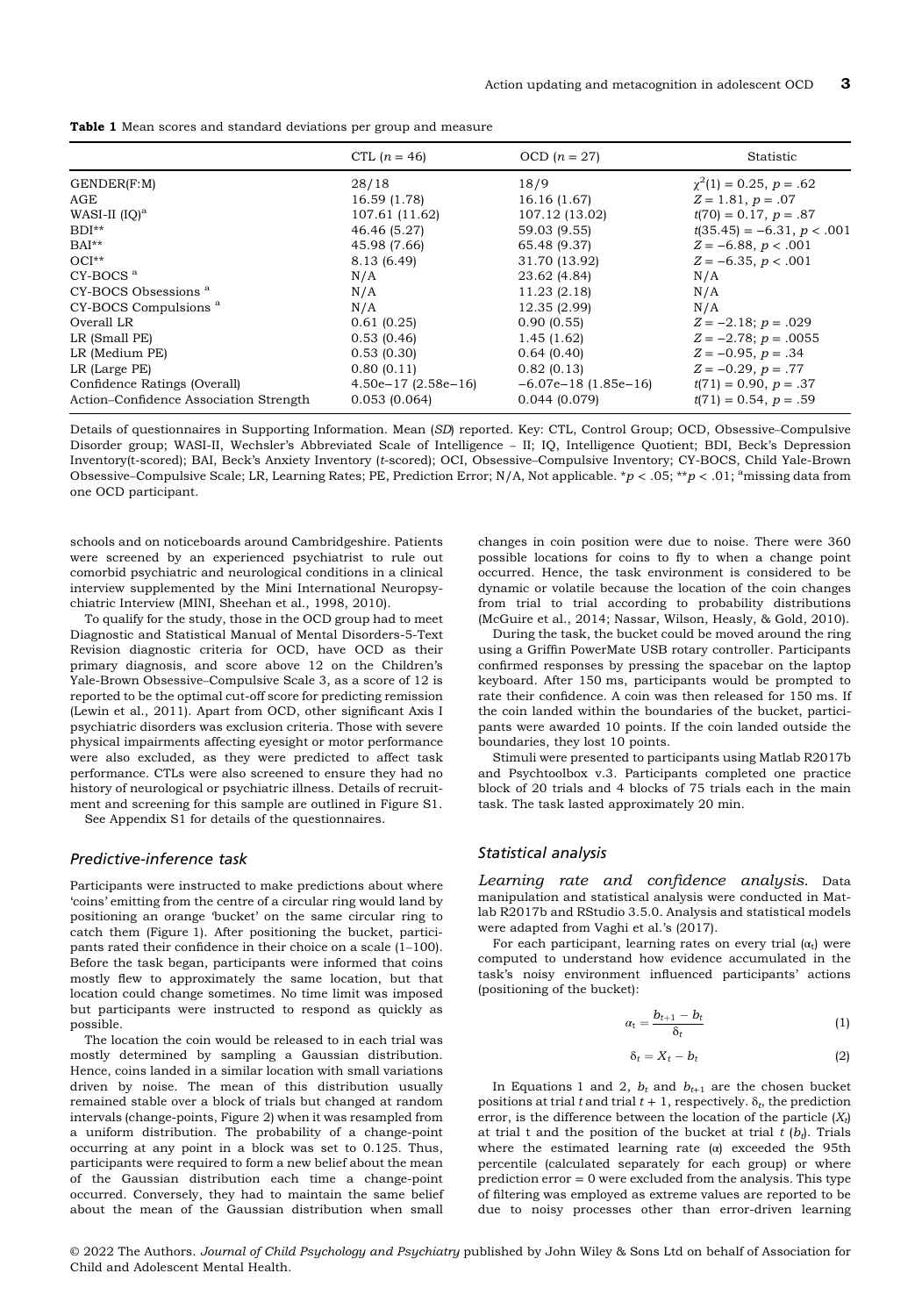

Figure 1 Predictive-Inference Task. (A) An example of a trial where the subject predicted coin location incorrectly. (B) Coin locations are determined using a Gaussian distribution on most trials. When a change point occurs, the coin location changes drastically according to a uniform distribution. The probability of a change point occurring at any point during the task was 0.125. Black bars in the figure above represent change point trials. Otherwise, coins are sampled from a Gaussian distribution (white bars). Figure B is adapted with permission from Vaghi et al. (2017)



Figure 2 Learning rate and confidence. Note: \*p < .05. (A) The OCD group showed significantly higher learning rates compared to CTLs. (B) Learning rates were significantly enhanced in the OCD group only when prediction errors were low. (C and D) There were no significant group differences for mean Z-scored confidence and when confidence was binned by prediction error

(Nassar et al., 2010). As several trials in our sample revealed extremely high learning rates ( $\alpha_t > 1$ ), our exclusion threshold was more stringent than what was employed by Vaghi et al. (2017) who only excluded trials exceeding the 99th group percentile.

We used the Shapiro–Wilk test to check for normality and Levene's test to assess homogeneity of variance between groups prior to conducting any group analysis. A two-sample t-test was used to confirm that there was no significant difference in the proportion of trials removed between the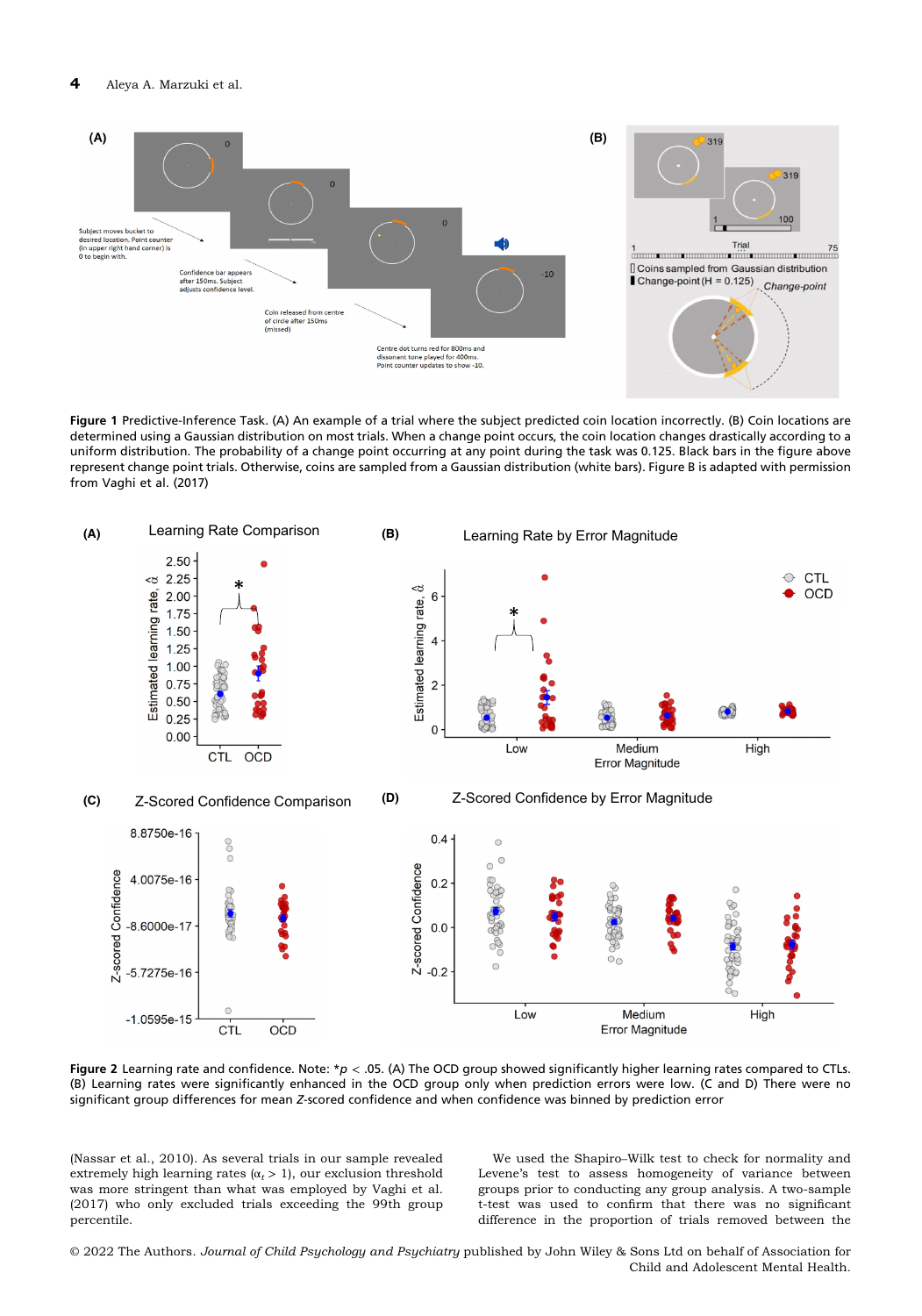OCD and CTL groups (Appendix S2). The difference in mean learning rates between groups was analysed using a Wilcoxon rank-sum test.

Raw confidence ratings were converted to z-scores (to account for participants having different baseline confidence levels and enable comparison between confidence ratings on a relative scale) and a two-sample  $t$ -test was used to assess group differences.

Next, we assessed whether the magnitude of prediction error (the difference between expectations and outcomes, Equation 2) had a significant effect on learning rates and confidence. The learning rates and z-scored confidence ratings were divided into 3 quantiles based on the magnitude of prediction error (small, medium, and large) using the 'quantile' function in Matlab. For each prediction error quantile, the mean learning rate and z-scored confidence were computed separately per group (OCD vs. CTL).

Due to homogeneity of variance and normality violations, the Welch–James test from the 'welchADF' package in RStudio (Villacorta, 2017) was used to determine the effects of group on learning rates, depending on the magnitude of prediction error (low, medium, and high). Post-hoc paired Wilcoxon tests with Bonferroni correction were conducted following the main Welch–James test.

The effects of group and prediction error on confidence were assessed using a mixed-ANOVA. The Hyun–Feldt correction was applied due to violations of the sphericity assumption.

Influence of model parameters on learning and confidence. We used a quasi-optimal Bayesian learning model to simulate data. The same model was also fitted to participant data (see Appendix S3). We compared participants' actions and confidence to that of the Bayesian model by inspecting the average learning rates and confidence ratings 4 trials before and 4 trials after a change point occurred.

Linear regressions were conducted to estimate how much participants updated their actions and confidence over time according to parameters from the Bayesian model. The parameters included absolute prediction error ( $|\delta_t|$ , the absolute difference between belief [where the bucket was positioned] and location of coin at each trial), change point probability (the relative likelihood that the coin is sampled from a new distribution, that is, a change-point has occurred), and relative uncertainty (reflects uncertainty regarding the mean of the coin distribution). These parameters were inserted as predictor variables in the regression models. Hit/Miss was also included as a categorical variable in the regressions to assess whether action and confidence were influenced by immediate feedback.

To assess the effects of Bayesian model parameters on participants' actions, the dependent variable, 'action' was calculated by multiplying the learning rate,  $\alpha_t$ , by the absolute prediction error,  $|\delta_t|$ . The predictors in this model were also multiplied by  $|\delta_t|$ . Within the confidence regression model, zscored reported confidence (not multiplied by  $|\delta_t|$ ) was included as the dependent variable. Predictors associated with  $t - 1$ were inserted in the model, as confidence would be affected by information associated with the immediate previous trial. The last trial of each block per participant was removed before conducting the regressions as learning rates could not be estimated from these trials. Goodness-of-fit of each model to participant data was assessed by calculating median Rsquared values.

To formally examine whether confidence and action are dissociated in adolescent patients, a third linear regression model was conducted with absolute confidence update (absolute difference between z-scored confidence scores on trial t and  $t - 1$ ) as the independent variable and absolute action update (absolute difference between where the bucket was positioned at trial t and  $t - 1$ ) as the dependent variable. If confidence and action were linked, increased adjusting of the bucket position would correspond to a similar magnitude of change in confidence ratings.

To ascertain the presence of group differences in performance, beta coefficients associated with each predictor across the three regressions were extracted and compared between patients and controls. Independent sample t-tests were employed for these comparative analyses. Wherever the homogeneity of variance assumption was violated Welch's independent *t*-test was used instead. If the normality assumption was violated the Wilcoxon rank-sum test was used.

Effect sizes. For t-tests, Cohen's d was calculated as a measure of effect size whenever a significant effect was detected (small:  $<= 0.2$  to  $<0.5$ , moderate:  $0.5$  > to  $< 0.8$ , and large: >= 0.8) (Cohen, 1988).

For Wilcoxon rank-sum tests, the effect size was determined via the Wilcoxon effect size (Wilcoxon  $r$ ) calculated by dividing the test z-statistic by the square root of the sample size  $(Z/\sqrt{N})$ . The following interpretations of effect size values were used, small: 0.1 to <0.3, moderate: 0.3 to <0.5, and large:  $> = 0.5$ (Tomczak & Tomczak, 2014).

Medication analysis. The analyses described above were repeated subdividing the OCD group into unmedicated patients (MED−), and patients medicated with SSRIs (MED+). These exploratory analyses were conducted to investigate whether patients' actions and confidence were modulated by SSRIs.

#### Results

#### CTL versus OCD Analysis

The OCD group showed increased learning rates (Figure 2A) compared to CTLs  $(Z = -2.18; p = .029)$ , Wilcoxon's  $r = .26$ ; see Table 1 for the statistical summary). Next, our analysis of the effects of prediction error on learning rates revealed a significant main effect of prediction error magnitude,  $T_{\text{wi}}(2,34.87) = 73.73, p < .001$ . Learning rates overall were greater at large  $(M = 0.81; SD = 0.11)$  compared to medium-sized  $(M = 0.57, SD = 0.34)$ prediction errors  $(Z = -5.61; p < .001;$  Wilcoxon's  $r = .44$ .

Importantly, a significant group-by-prediction error interaction was detected (Figure 2B),  $T_{\text{wi}}(2,34.87) = 5.78, p = .0068.$  Post-hoc Wilcoxon tests revealed that OCD displayed enhanced learning rates compared to CTLs in response to small prediction errors  $(Z = -2.79; p = .0055;$  Wilcoxon's  $r = .32$ ). There were no group differences in learning rates at medium ( $p = .34$ ) and large ( $p = .77$ ) prediction errors.

In contrast, Z-scored confidence ratings (Figure 2C) did not differ significantly between groups  $(p=.37)$ . When analysing effects of prediction error on confidence, we found a significant main effect of prediction error  $[F|2,142] = 32.11, p < .001$ . Participants predictably, reduced their confidence when prediction errors were large  $(M = -0.08, SD = 0.11)$ but increased in confidence when prediction errors were medium  $(M = 0.03, SD = 0.07)$  and small  $(M = 0.06, SD = 0.10)$ , (large vs. medium:  $t[72] = 5.97$ ,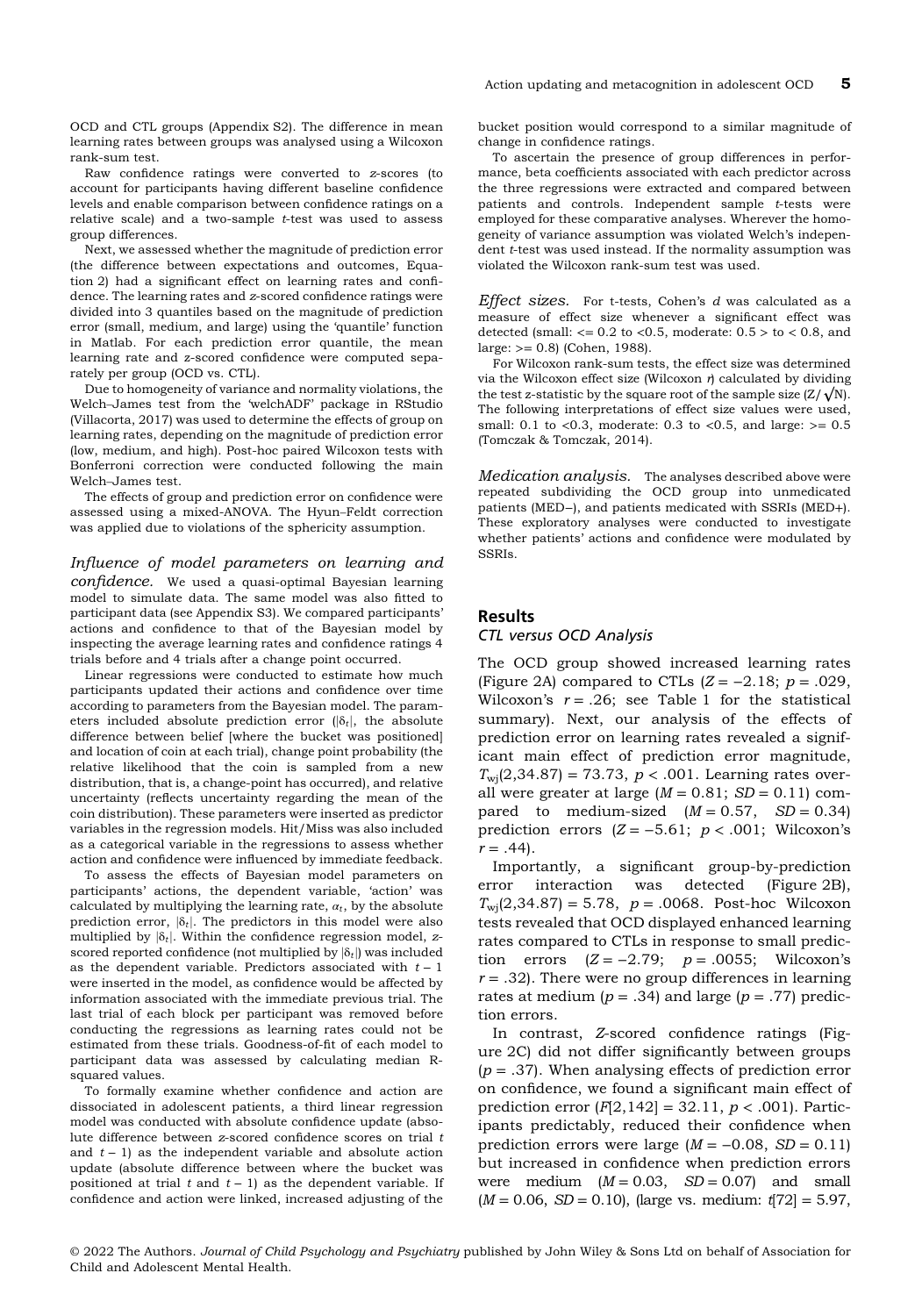$p < .001$ ; large vs. small:  $t[72] = 6.61, p < .001$ ; and small vs. medium:  $p > .05$ ). There was no significant effect of group  $[F|1,71] = 0.05$ ,  $p = .83$  nor a significant group-by-prediction error interaction  $(F[2,142] = 32.11;$  $p = .52$ ; Figure 2D).

#### Regression models

The median *r*-squared values for the action regression model were CTL: 0.87 and OCD: 0.80, while the median r-squared values for the confidence regression model were considerably lower (CTL: 0.085, OCD: 0.0643) indicating poor model fit (Appendix S4).

There were no group differences in any of the beta values corresponding to parameters in the action model (pairwise comparisons:  $p > .05$ ). In the confidence model, CTLs' confidence was more influenced by prediction errors (beta coefficients:  $M = -0.086$ ,  $SD = 0.13$ ) compared to that of OCD participants (beta coefficients:  $M = -0.013$ ,  $SD = 0.16$ ,  $t[71] = -2.12$ ;  $p = .037$ ; Cohen's  $d = 0.51$ . There were no other group differences in parameter values in the confidence model (pairwise comparisons:  $p > .05$ ). The action and confidence regression results are summarised in Tables S1 and S2, respectively.

Finally, the confidence–action regression model revealed no group differences in degree of action– confidence coupling,  $t[71] = 0.54$ ,  $p = .59$ .

As learning rates were abnormally increased in the OCD group specifically during small prediction errors, we also applied the regression analyses to low prediction error magnitude trials only. However, no significant group differences were detected for model parameters (Tables S3 and S4).

# Analysis of medication effects

There were no significant differences in gender, age, and IQ between CTL, MED−, and MED+ groups (see Table S5 for the statistical summary).

We excluded trials with learning rates that were greater than the  $95<sup>th</sup>$  percentile for each of the 3 groups, identical to what was done for the OCD versus CTL analysis. A Kruskal–Wallis test on learning rates showed a significant group effect,  $\chi^2(2) = 8.44, p = .015$  (Figure 3A). MED- displayed higher learning rates than CTL ( $Z = -3.09$ ,  $p = .007$ , Wilcoxon's  $r = .38$ ) but not MED+ (MED+ = MED-,  $p = .69$ ; MED+ = CTL,  $p = 1.00$ ). Z-scored confidence ratings were comparable across the 3 groups  $\left[\chi^2[2] = 4.34, p = .11\right].$ 

After dividing learning rates by prediction error and conducting a Welch–James test, we found a significant effect of group  $(T_{\text{wi}}[2,17.22] = 5.12,$  $p = .018$ , prediction error  $(T_{\text{wij}}[2,20.06] = 66.23$ ,  $p < .001$ ), and a significant group-by-prediction error interaction  $(T_{\text{wj}}[4,19.81] = 4.22, p = .012)$ . MED− showed higher learning rates associated with small prediction errors compared to CTLs

 $(Z = -3.69, p < .001,$  Wilcoxon's  $r = .45$ ). Learning rates at small prediction errors were equivalent between MED+ and CTLs  $(p=.70)$ , as well as between MED– and MED+  $(p = .40)$  (Figure 3B).

Action and confidence models revealed no significant group effects (Appendix S5 and Tables S6 and S7).

#### Comparing model and human behaviour

The learning rate and confidence trajectories displayed by the quasi-optimal Bayesian model matched those observed in human participants (Figure 4). After change points occurred (signalling the need to discard old beliefs in favour of new information), participants suitably reacted by increasing their learning rates and decreasing their confidence ratings, hence demonstrating a similar behaviour to that of the Bayesian model. However, the OCD group revealed higher learning rates than CTLs before a change point occurred (Figure 4A). MED− also showed increased learning rates before and after change points occurred compared to CTLs. Confidence patterns were equivalent between all participant groups (Figure 4B).

#### Correlations

Correlations between task measures and clinical/ intelligence scores were quantified using Pearson's correlations (Table S8). In all subjects, anxiety scores were found to correlate with learning rates overall  $(r = .24, p = .041)$  and learning rates at low prediction errors ( $r = .23$ ,  $p = .049$ ). However, correlations between these measures were not significant when analysing the OCD and CTL groups separately (Appendix S6).

We also checked for correlations between task measures and symptom dimensions within the OCD group (washing, checking, hoarding, obsessing, ordering, and neutralising) quantified using the OCI-R (Foa et al, 1998), but no significant associations were detected (all  $p > .05$ ).

#### Discussion

This study investigated the relationship between action and confidence in adolescents with OCD compared to healthy adolescents. The paradigm used was previously implemented by Vaghi et al. (2017) who uncovered increased action updating following recent feedback and a novel dissociation between action and confidence in adults with OCD. As predicted, adolescent patients in our study displayed increased action updating following recent feedback, most prominently when prediction errors were low. This was driven primarily by unmedicated patients. By contrast, there was no difference in confidence updating between patients and controls, although, in our model-based analysis, the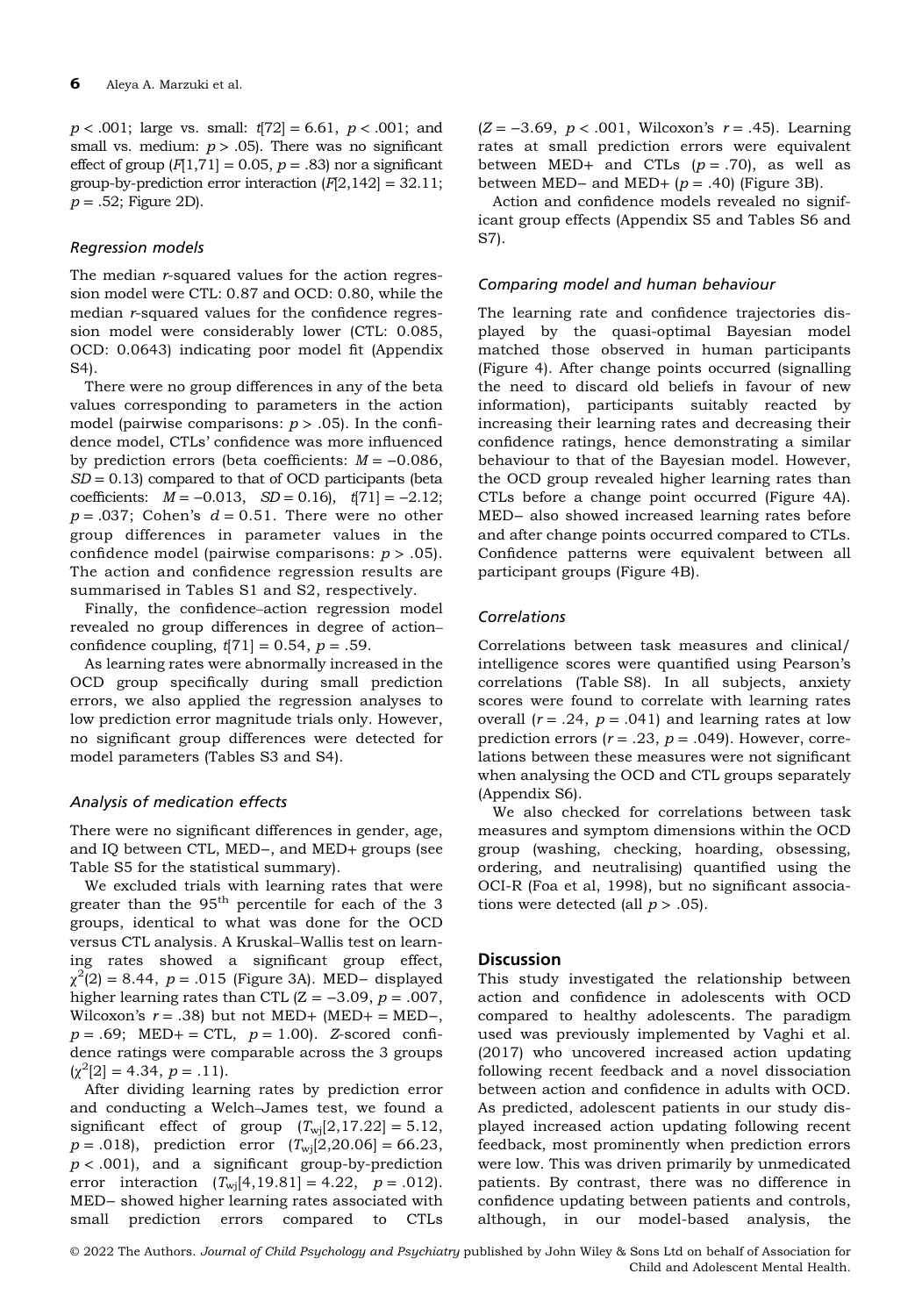

Figure 3 Learning rate by medication. (A) The MED− group showed significantly increased learning rates compared to CTLs. There were no significant differences between MED− and MED+, and MED+ and CTLs. (B) MED− showed significantly higher learning rates following low prediction errors compared to CTLs, but not MED+ patients. No group differences were observed when considering medium and high prediction error trials



Figure 4 Comparing behaviour between the quasi-optimal Bayesian model and human participants following change points. (A) Both the Bayesian model and participants displayed increased learning rates following change points. However, the OCD group revealed elevated learning rates prior to change points compared to CTLs. The MED− group also showed higher learning rates than CTLs on trials preceding and following change points. (B) The Bayesian model and human participants both decreased confidence ratings following change points. There was no observable difference between groups

adolescent OCD group's confidence ratings were significantly less influenced by prediction errors. Contrary to our prediction, adolescents with OCD did not display a significant dissociation between action and confidence.

#### Increased learning rates in OCD

While prior findings in adults with OCD indicated increased learning rates regardless of prediction error magnitude (Vaghi et al., 2017), current results showed that adolescents with OCD primarily updated actions excessively following low prediction errors. Enhanced updating at low prediction errors might indicate that patients are 'tracking' the location of the coin by moving the bucket every time the coin makes a small deviation from its last location. Perhaps the adolescents with OCD are preoccupied with ensuring the coin lands with high certainty in the bucket, which could be evocative of not-just-right obsessions (where

a sufferer feels that their environment is not as it should be) often associated with OCD. The majority of paediatric OCD patients describe having not-justright-related obsessions (Nissen & Parner, 2018). Trials where the coin just barely lands in the bucket may have triggered a not-just-right perception in patients, leading to the urge to rearrange the bucket. Indeed, ordering/symmetry-related compulsions are strongly associated with not-just-right perceptions (Coles, Frost, Heimberg, & Rhéaume, 2003). Nonetheless, this is just speculation at present and should be researched further in future work using appropriate 'not-just right experiences' scales (Coles, Heimberg, Frost, & Steketee, 2005).

Additionally, frequent choice corrections observed in adolescents with OCD are consistent with research reporting increased error-related negativity (ERN) in paediatric OCD patients (Marzuki et al., 2020 for review). Importantly, error signals are generated in the absence of feedback and are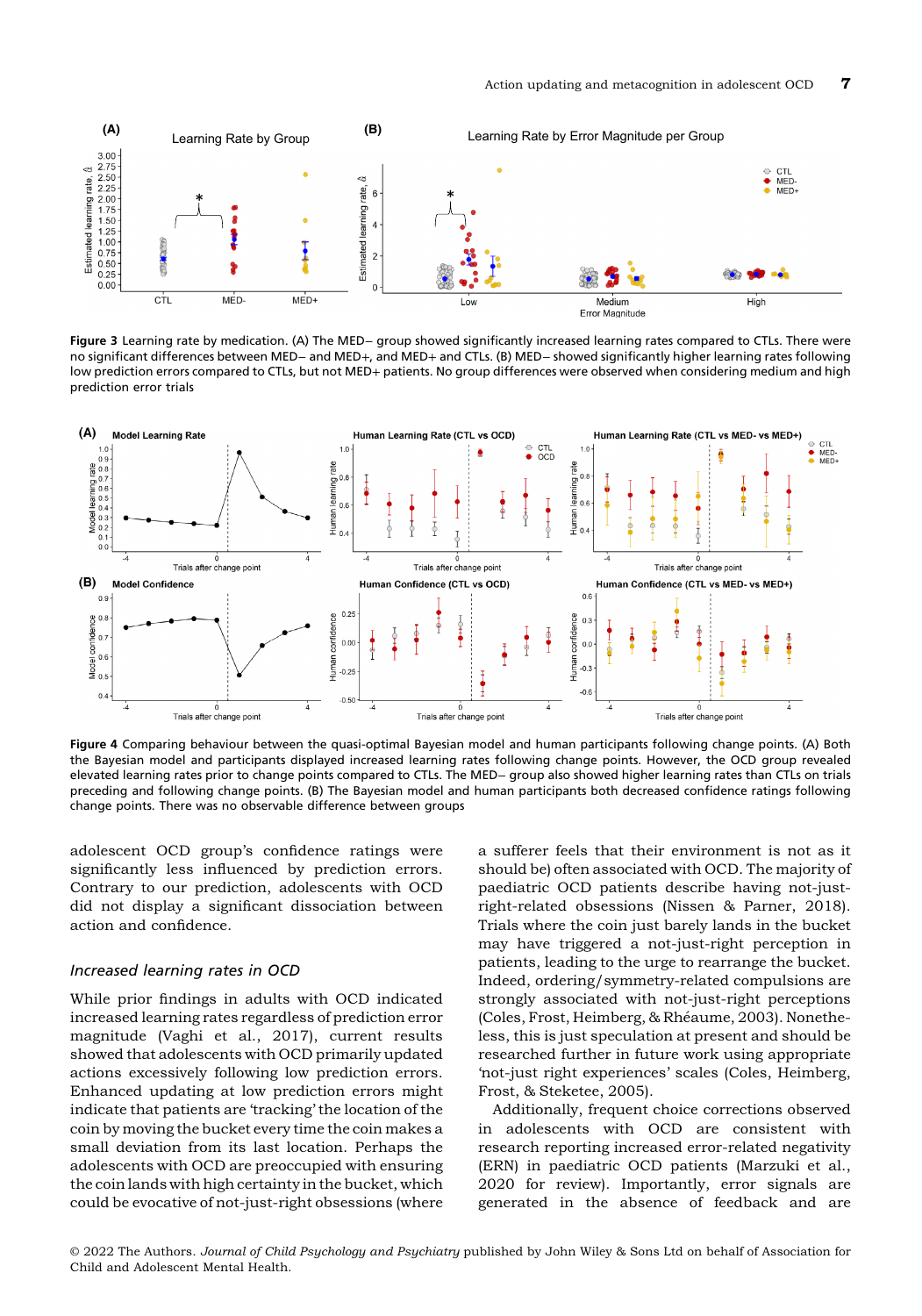triggered by a person's own awareness that an error has indeed occurred (Gehring, Goss, Coles, Meyer, & Donchin, 1993). Heightened ERN in OCD could be likened to an internal 'alarm bell' that frequently sounds regardless of the degree of volatility in the external environment. In line with this, Fradkin, Adams, et al. (2020) computational model of OCD proposes that feeling excessively uncertain about the otherwise stable environment leads to patients perceiving that their rituals are not performed adequately, culminating in a tendency to repeat actions.

Moreover, excessive updating could be a form of atypical information gathering, which has been observed prior in youths with OCD on information sampling (Hauser, Moutoussis, et al., 2017) and perceptual decision-making tasks (Erhan et al., 2017). Increased perceptual uncertainty could be driving this need to gather more information and could be linked to compulsive checking (although learning rates did not correlate with checking scores in our study). Alternatively, patients may be taking a longer time than controls to learn the exact optimal location to place the bucket, which would be consistent with research suggesting that youths with OCD have learning deficits (Gottwald et al., 2018).

Stress experienced during the task could also be promoting heightened action updating by the young patients. Indeed, anxious individuals have been found to update their behaviour quicker, albeit following negative outcomes, on probabilistic tasks (Aylward et al., 2019). This possible role of stress is supported by the OCD group having elevated anxiety compared to controls (despite not qualifying for an anxiety disorder diagnosis) and trait anxiety scores correlating with learning rates in all participants. However, the correlations were insignificant when considering OCD and control groups separately, and thus the role of anxiety in promoting altered action updating in this clinical population is inconclusive and needs to be researched further.

# Confidence results

Normal confidence updating suggests that adolescent patients can construct a relatively accurate internal model of the task, but do not appear to use this information to guide their actions, mirroring adults with OCD (Vaghi et al., 2017).

However, the model-based analysis revealed that the OCD group's confidence ratings were insensitive to the influence of prediction errors, while controls appropriately decreased their confidence ratings when predictions errors were high. We caution that these results should be interpreted carefully given that (a) the confidence model fit was subpar, and (b) our model-free results showed comparable confidence ratings between patients and controls.

Confidence updating that is insensitive to prediction errors supports the proposal by Fradkin, Adams, et al. (2020) that individuals with OCD do not use external evidence to inform their beliefs. The finding is also reminiscent of recent research revealing that healthy adults with compulsive traits and intrusive thoughts display inflated confidence (Rouault, Seow, Gillan, & Fleming, 2018; Seow & Gillan, 2020). Although, Seow and Gillan (2020) reported that compulsive participants' confidence ratings were not strongly influenced by feedback (hit/miss), change point probability, and relative uncertainty, while our model analysis showed a reduced effect of only prediction error on patients' confidence.

#### No group differences in confidence–action coupling

Despite observing elevated learning rates but relatively normal confidence ratings in adolescents with OCD, and previous studies reporting a mismatch between action and confidence in obsessive–compulsive adults (Hauser, Allen, et al., 2017; Rouault et al., 2018; Seow & Gillan, 2020; Vaghi et al., 2017, 2019) we found no group differences when formally testing the strength of association between action and confidence.

The results suggest that perhaps confidence and action become dissociated with age or disorder duration in OCD. An alternative explanation is that metacognition could still be developing in healthy adolescents, resulting in a lack of noticeable group differences and the deficit only apparent during adulthood. This is supported by research demonstrating that accurate metacognition only emerges in early adolescence but strengthens over time (Fandakova et al., 2017; Moses-Payne, Habicht, Bowler, Steinbeis, & Hauser, 2020; Weil et al., 2013). There is also computational evidence showing healthy adolescents do not use confidence to inform their decisionmaking (Jepma, Schaaf, Visser, & Huizenga, 2020). Hence, perhaps detecting an effect of OCD in our study is difficult as the adolescent control group is also updating action and confidence independently.

#### Medication effects

We found that excessive updating was driven by unmedicated patients with OCD, while patients medicated with SSRIs did not differ significantly from controls. SSRIs are thought to reengage regions involved in goal-directed frontostriatal circuits, enabling greater resistance against obsessions and compulsions (Palminteri et al., 2012). Thus, perhaps, SSRIs are diminishing adolescent patients' compulsive action updates. SSRIs may also promote improved learning from prediction errors as animal studies have shown that serotonergic activity is tied to prediction errors when mice are foraging in dynamic or uncertain environments (Grossman, Bari, & Cohen, 2021; Matias, Lottem, Dugué, & Mainen, 2017).

Our results are consistent with research reporting that medicated adult patients show superior performance to medication-naïve patients on various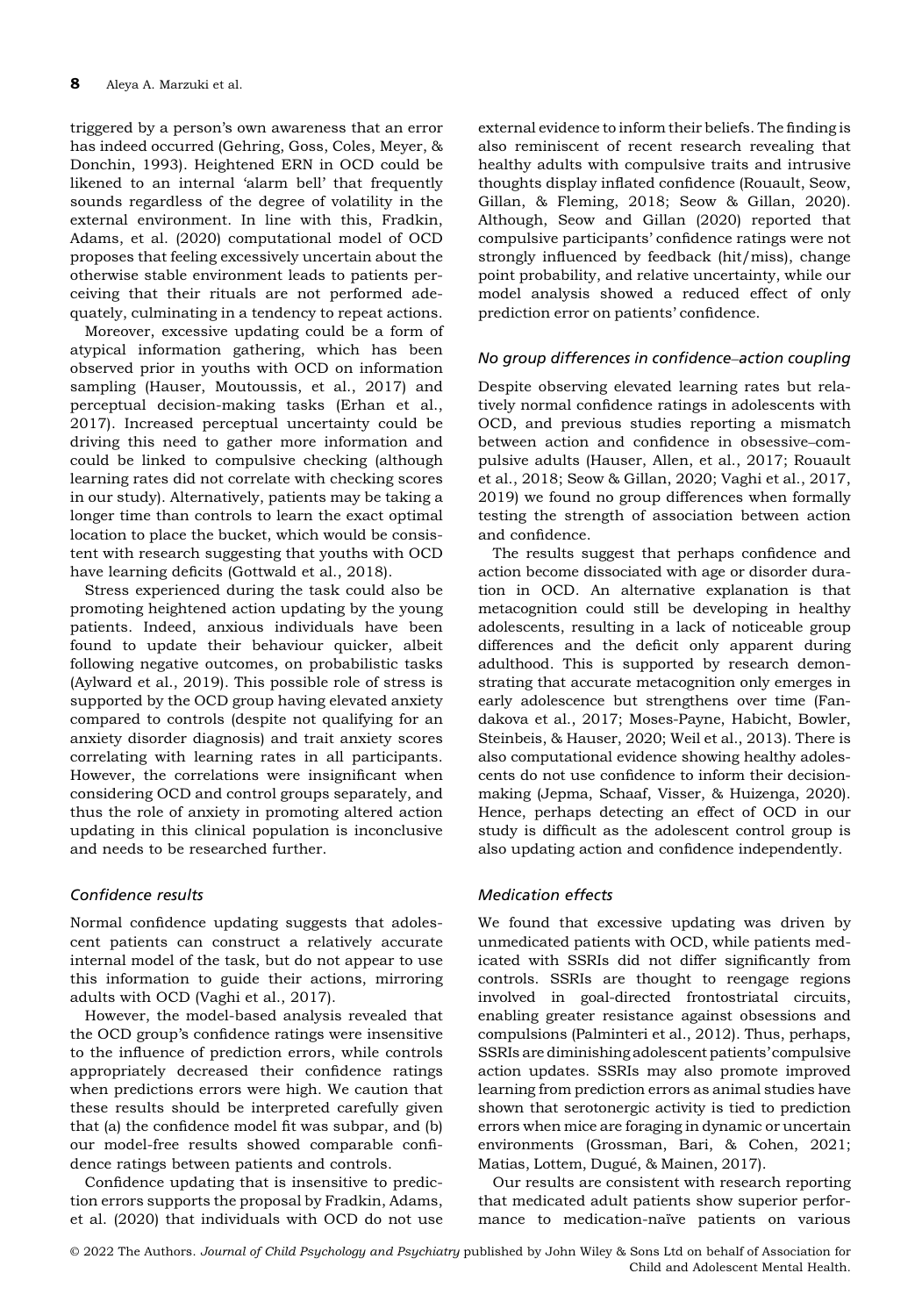learning and planning tasks (Lochner et al., 2020; Palminteri et al., 2012). Importantly, SSRIs administered to adolescents and children with OCD are associated with significant improvements in verbal memory, processing speed, inhibition, and cognitive flexibility (Andrés et al., 2008).

# Limitations

First, although our sample size was adequate (based on a sample size calculation), the effect size we obtained from Vaghi et al.'s adult data may not be a perfect estimate for our developmental sample. Additionally, the medication results should be considered preliminary at present given that the sample sizes in MED− and MED+ groups were small.

Another limitation is that we, unfortunately, did not collect data on several clinical measures including state anxiety, intolerance of uncertainty, and just-right symptomatology which would have improved our interpretation of the learning rate variability within the OCD group. Future work should employ a more comprehensive battery of clinical questionnaires to improve the understanding of cognitive results garnered.

Finally, our adolescent sample revealed markedly high learning rates on the task indicative of noisy/ random decisions (Nassar et al., 2010). Trials with these high learning rates were treated as outliers and removed, and the proportion of such trials did not differ significantly between OCD and control groups. However, they suggest that some participants were responding randomly in certain trials, perhaps due to a lack of focus. Future work looking to administer this task in child samples should strive to improve focus by making the task more suited to young people.

# **Conclusions**

Prompted by previous work detailing a novel action– outcome dissociation in adults with OCD, we demonstrate that adolescents with OCD deviated most from healthy adolescent behaviour when experiencing small prediction errors where they made frequent action updates. Computational modelling revealed patients' confidence ratings were not as influenced by prediction errors as those of CTLs. We posit that youths with OCD update their actions according to internal factors that need to be researched further, rather than following observable changes in the task environment. This is consistent with prior research reporting uncertainty-driven information sampling and error-related negativity in this clinical population. We also provide preliminary evidence for aberrant action-updating to be remediated by SSRI treatment in youths with OCD, emphasising the importance of early intervention in improving disorder-related decision-making deficits.

# Supporting information

Additional supporting information may be found online in the Supporting Information section at the end of the article:

Figure S1. Screening and recruitment details for sample. Key- CTL: Control Group; OCD: Patient Group; ADHD: Attention Deficit Hyperactivity Disorder; CY-BOCS: Children's Yale-Brown Obsessive–Compulsive Scale.

Appendix S1. Questionnaires.

Appendix S2. Overall data checks.

Appendix S3. Computational model.

Appendix S4. Regression results for CTL vs. OCD groups (low error magnitude trials only).

Appendix S5. Regression results for CTL vs. MED- vs, MED+ groups.

Appendix S6. Correlations.

Table S1. Summary of parameters for CTL and OCD obtained from the regression model on action

Table S2. Summary of parameters for CTL and OCD obtained from the regression model on confidence

Table S3. Summary of parameters for CTL and OCD obtained from Action regression model for low error magnitude trials only

Table S4. Summary of parameters for CTL and OCD obtained from Confidence regression model for low error magnitude trials only

Table S5. Mean scores and standard deviations per group and statistical test

Table S6. Summary of parameters for CTL MED- and MED+ obtained from Action regression model

Table S7. Summary of parameters for CTL, MED-, and MED+ obtained from Confidence regression model

Table S8. Correlations between demographic/clinical measures and task outcome measures – all subjects

# Acknowledgements

This research was funded by the Wellcome Trust (Grant  $104631/Z/14/Z/$  to T.W.R.). For open access purposes, the author has applied a CC-BY public copyright licence to any Author Accepted Manuscript version arising from this submission. M.K. reported receiving Clinical Lectureship funding from the National Institute of Health Research during the conduct of the study. B.J.S. reported consulting for Cambridge Cognition and for Greenfield Bioventures outside the submitted work. T.W.R. reported receiving grants from Wellcome Trust that supported this research during the conduct of the study; and receiving personal fees from Cambridge Cognition outside the submitted work. The remaining authors have declared that they have no competing or potential conflicts of interest.

#### Correspondence

Trevor W. Robbins,' Behavioural and Clinical Neuroscience Institute, Department of Psychology, University of Cambridge, Cambridge, UK; Email: twr2@cam.ac.uk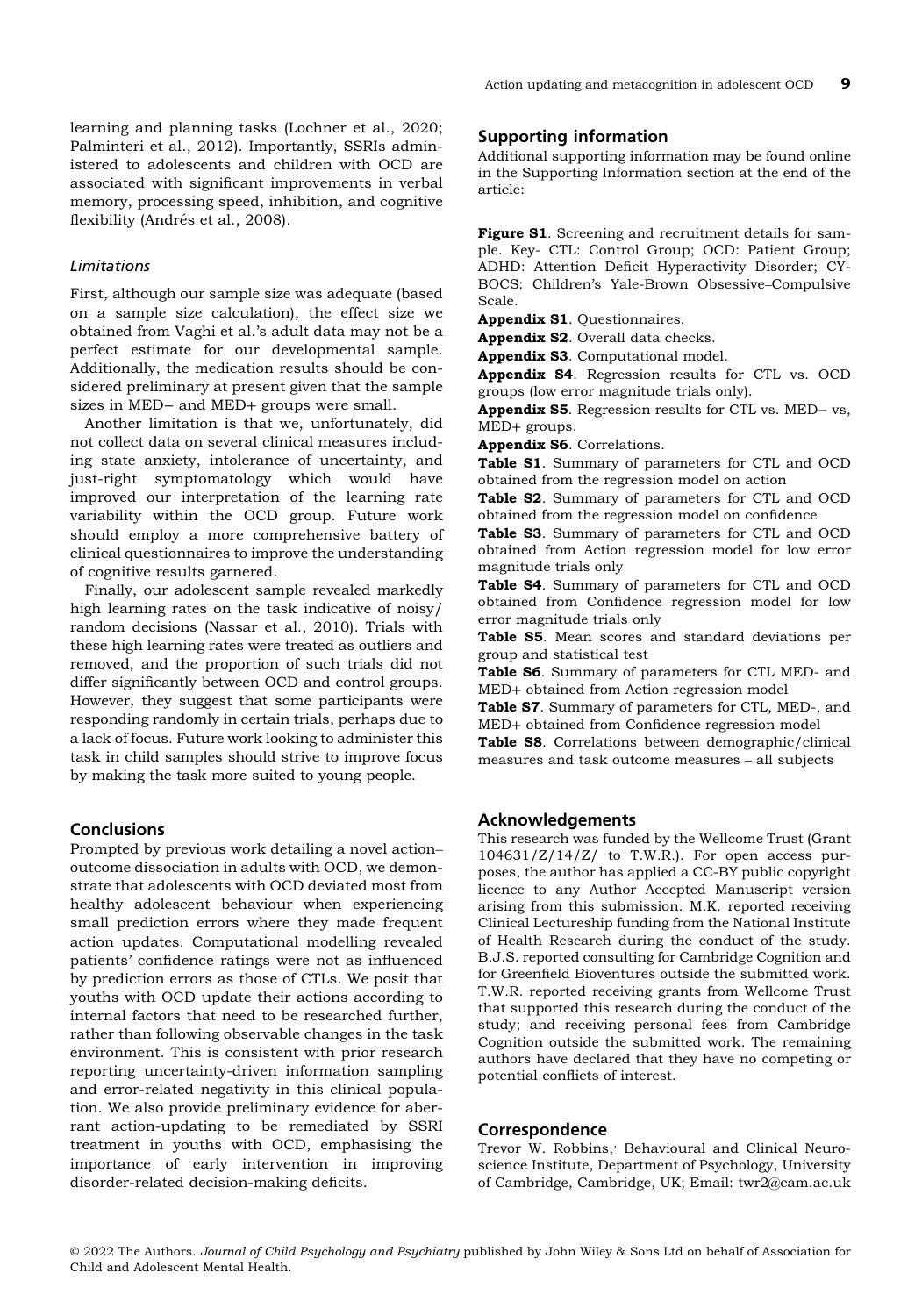#### Key points

- Adults with OCD are known to show a dissociation between action and confidence, consistent with OCD being an ego-dystonic disorder.
- We found, for the first time, that adolescents with OCD update their actions excessively when changes in the environment are small.
- Patients' confidence was updated similarly to control subjects.
- There is a possible positive effect of SSRI medication on action updating.
- Patients' actions may be driven by internal uncertainty rather than following observable changes in the task, reminiscent of real-life obsessions and compulsions which are at odds with reality.

## References

- Abramovitch, A., Abramowitz, J.S., Mittelman, A., Stark, A., Ramsey, K., & Geller, D.A. (2015). Research Review: Neuropsychological test performance in pediatric obsessivecompulsive disorder – A meta-analysis. Journal of Child Psychology and Psychiatry and Allied Disciplines, 56, 837– 847.
- Andrés, S., Lázaro, L., Salamero, M., Boget, T., Penadés, R., & Castro-Fornieles, J. (2008). Changes in cognitive dysfunction in children and adolescents with obsessive-compulsive disorder after treatment. Journal of Psychiatric Research, 42, 507–514.
- Apergis-Schoute, A.M., Gillan, C.M., Fineberg, N.A., Fernandez-Egea, E., Sahakian, B.J., & Robbins, T.W. (2017). Neural basis of impaired safety signaling in Obsessive Compulsive Disorder. Proceedings of the National Academy of Sciences of the United States of America, 114, 3216–3221.
- Aylward, J., Valton, V., Ahn, W.Y., Bond, R.L., Dayan, P., Roiser, J.P., & Robinson, O.J. (2019). Altered learning under uncertainty in unmedicated mood and anxiety disorders. Nature Human Behaviour, 3, 1116–1123.
- Cohen, J. (1988). The effect size. Statistical power analysis for the behavioral sciences, 77–83.
- Coles, M.E., Frost, R.O., Heimberg, R.G., & Rheaume, J. ´ (2003). "Not just right experiences": Perfectionism, obsessive-compulsive features and general psychopathology. Behaviour Research and Therapy, 41, 681–700.
- Coles, M.E., Heimberg, R.G., Frost, R.O., & Steketee, G. (2005). Not just right experiences and obsessive–compulsive features: Experimental and self-monitoring perspectives. Behaviour Research and Therapy, 43, 153–167.
- Erhan, C., Bulut, G.Ç., Gökçe, S., Ozbas, D., Turkakin, E., Dursun, O.B., ... & Balcı, F. (2017). Disrupted latent decision processes in medication-free pediatric OCD patients. Journal of Affective Disorders, 207, 32–37.
- Fandakova, Y., Selmeczy, D., Leckey, S., Grimm, K.J., Wendelken, C., Bunge, S.A., & Ghetti, S. (2017). Changes in ventromedial prefrontal and insular cortex support the development of metamemory from childhood into adolescence. Proceedings of the National Academy of Sciences of the United States of America, 114, 7582–7587.
- Faul, F., Erdfelder, E., Lang, A.G., & Buchner, A. (2007). G\* Power 3: A flexible statistical power analysis program for the social, behavioral, and biomedical sciences. Behavior Research Methods, 39, 175–191.
- Foa, E.B., Kozak, M.J., Salkovskis, P.M., Coles, M.E., & Amir, N. (1998). The validation of a new obsessive-compulsive disorder scale: The obsessive-compulsive inventory. Psychological Assessment, 10, 206–214.
- Fradkin, I., Adams, R.A., Parr, T., Roiser, J.P., & Huppert, J.D. (2020). Searching for an anchor in an unpredictable world: A computational model of obsessive compulsive disorder. Psychological Review, 127, 672–699.
- Fradkin, I., Ludwig, C., Eldar, E., & Huppert, J.D. (2020). Doubting what you already know: Uncertainty regarding state transitions is associated with obsessive compulsive symptoms. PLoS Computational Biology, 16, 1–26.
- Gehring, W.J., Goss, B., Coles, M.G., Meyer, D.E., & Donchin, E. (1993). A neural system for error detection and compensation. Psychological Science, 4, 385–390.
- Gillan, C.M., Morein-Zamir, S., Urcelay, G.P., Sule, A., Voon, V., Apergis-Schoute, A.M., ... & Robbins, T.W. (2014). Enhanced avoidance habits in obsessive-compulsive disorder. Biological Psychiatry, 75, 631–638.
- Gottwald, J., de Wit, S., Apergis-Schoute, A.M., Morein-Zamir, S., Kaser, M., Cormack, F., ... & Sahakian, B.J. (2018). Impaired cognitive plasticity and goal-directed control in adolescent obsessive–compulsive disorder. Psychological Medicine, 48, 1900–1908.
- Grossman, C.D., Bari, B.A., & Cohen, J.Y. (2021). Serotonin neurons modulate learning rate through uncertainty. Current Biology, 32, 586–599.
- Hauser, T.U., Allen, M., Rees, G., Dolan, R.J., Bullmore, E.T., Goodyer, I., ... & Pantaleone, S. (2017). Metacognitive impairments extend perceptual decision making weaknesses in compulsivity. Scientific Reports, 7, 6614.
- Hauser, T.U., Moutoussis, M., Iannaccone, R., Brem, S., Walitza, S., Drechsler, R., ... & Dolan, R.J. (2017). Increased decision thresholds enhance information gathering performance in juvenile Obsessive-Compulsive Disorder (OCD). PLoS Computational Biology, 13, e1005440.
- Jepma, M., Schaaf, J.V., Visser, I., & Huizenga, H.M. (2020). Uncertainty-driven regulation of learning and exploration in adolescents: A computational account. PLoS Computational Biology, 16, e1008276.
- Lewin, A.B., De Nadai, A.S., Park, J., Goodman, W.K., Murphy, T.K., & Storch, E.A. (2011). Refining clinical judgment of treatment outcome in obsessive–compulsive disorder. Psychiatry Research, 185, 394–401.
- Lochner, C., Chamberlain, S.R., Kidd, M., Taljaard, L., Fineberg, N.A., Robbins, T.W., & Stein, D.J. (2020). The effects of acute serotonin challenge on executive planning in patients with obsessive–compulsive disorder (OCD), their first-degree relatives, and healthy controls. Psychopharmacology (Berl), 237, 3117–3123.
- Lochner, C., Chamberlain, S.R., Kidd, M., Taljaard, L., Fineberg, N.A., & Stein, D.J. (2016). Altered cognitive response to serotonin challenge as a candidate endophenotype for obsessive-compulsive disorder. Psychopharmacology, 233(5), 883–891.